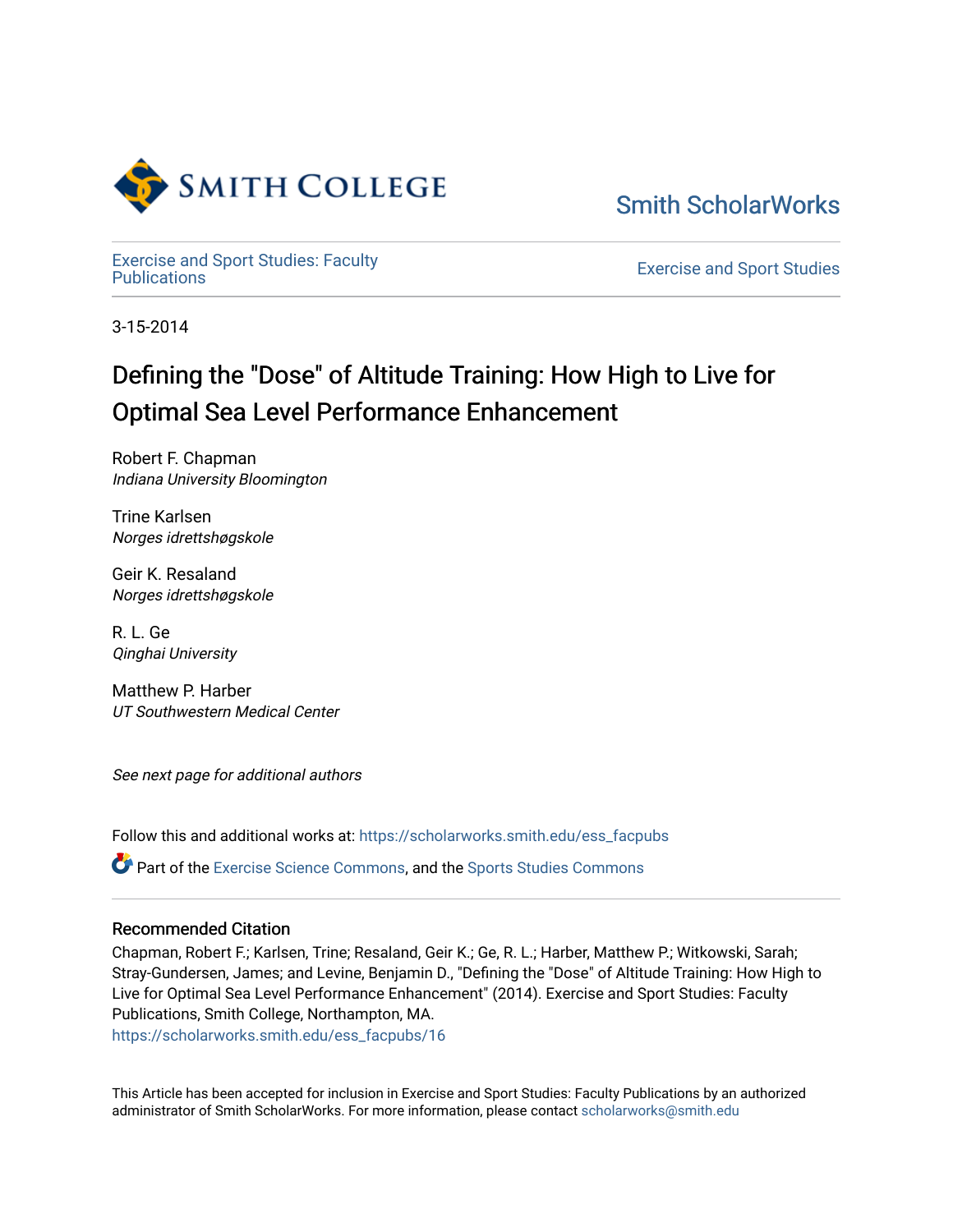# Authors

Robert F. Chapman, Trine Karlsen, Geir K. Resaland, R. L. Ge, Matthew P. Harber, Sarah Witkowski, James Stray-Gundersen, and Benjamin D. Levine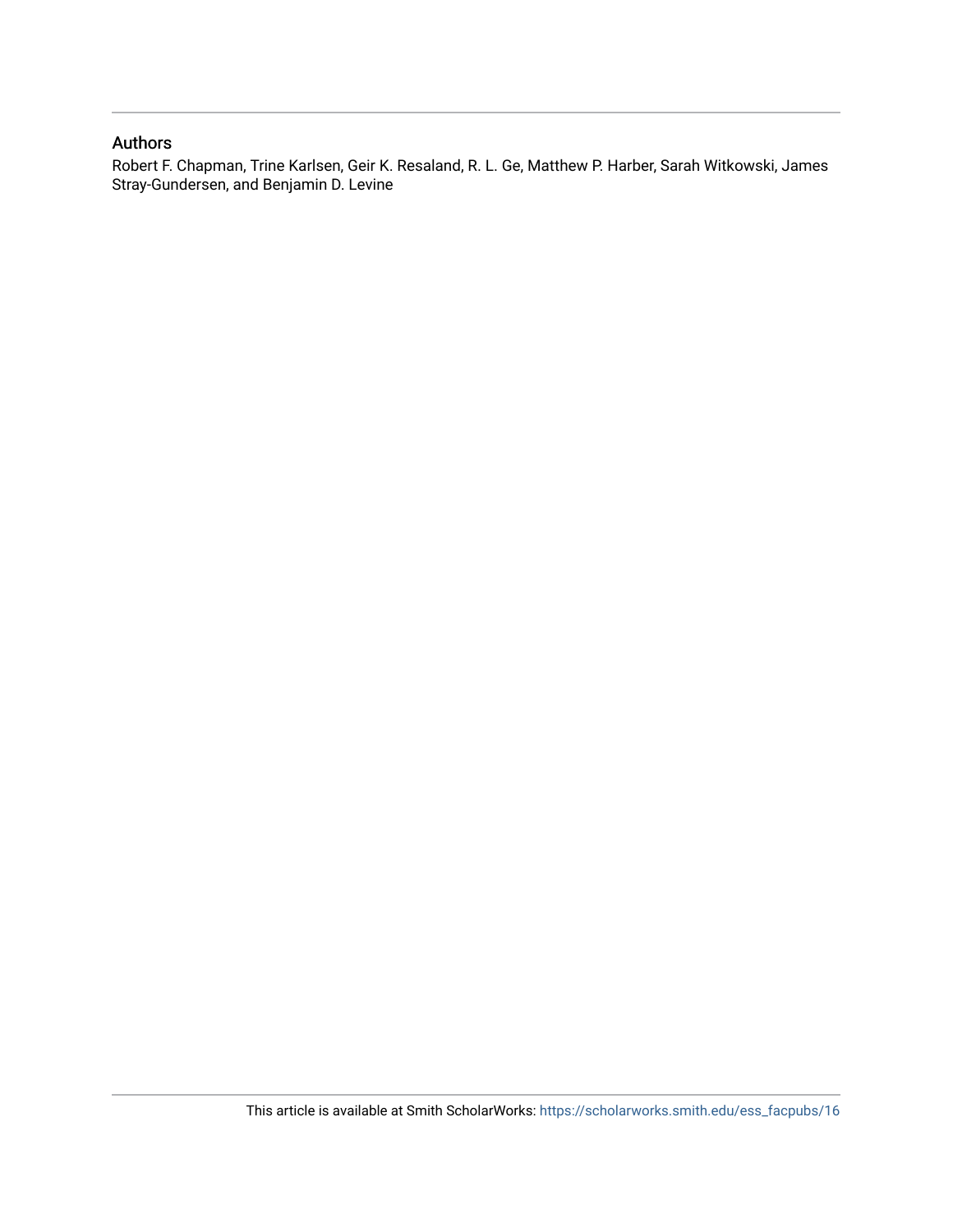# Defining the "dose" of altitude training: how high to live for optimal sea level performance enhancement

**Robert F. Chapman,<sup>1</sup> Trine Karlsen,<sup>2</sup> Geir K. Resaland,<sup>2</sup> R.-L. Ge,<sup>3</sup> Matthew P. Harber,<sup>4</sup> Sarah Witkowski,<sup>4</sup> James Stray-Gundersen,<sup>2</sup> and Benjamin D. Levine<sup>4</sup>**

1 *Department of Kinesiology, Indiana University, Bloomington, Indiana;* <sup>2</sup> *Norwegian University of Sport and Physical Education, Oslo, Norway;* <sup>3</sup> *Research Center for High Altitude Medicine, Qinghai University, Xining, Qinghai, China; and* <sup>4</sup> *Institute for Exercise and Environmental Medicine, Presbyterian Hospital of Dallas, The University of Texas Southwestern Medical Center, Dallas, Texas*

Submitted 28 May 2013; accepted in final form 17 October 2013

**Chapman RF, Karlsen T, Resaland GK, Ge RL, Harber MP, Witkowski S, Stray-Gundersen J, Levine BD.** Defining the "dose" of altitude training: how high to live for optimal sea level performance enhancement. *J Appl Physiol* 116: 595– 603, 2014. First published October 24, 2013; doi:10.1152/japplphysiol.00634.2013.—Chronic living at altitudes of  $\sim$ 2,500 m causes consistent hematological acclimatization in most, but not all, groups of athletes; however, responses of erythropoietin (EPO) and red cell mass to a given altitude show substantial individual variability. We hypothesized that athletes living at higher altitudes would experience greater improvements in sea level performance, secondary to greater hematological acclimatization, compared with athletes living at lower altitudes. After 4 wk of group sea level training and testing, 48 collegiate distance runners (32 men, 16 women) were randomly assigned to one of four living altitudes (1,780, 2,085, 2,454, or 2,800 m). All athletes trained together daily at a common altitude from 1,250 –3,000 m following a modified live high-train low model. Subjects completed hematological, metabolic, and performance measures at sea level, before and after altitude training; EPO was assessed at various time points while at altitude. On return from altitude, 3,000-m time trial performance was significantly improved in groups living at the middle two altitudes (2,085 and 2,454 m), but not in groups living at 1,780 and 2,800 m. EPO was significantly higher in all groups at 24 and 48 h, but returned to sea level baseline after 72 h in the 1,780-m group. Erythrocyte volume was significantly higher within all groups after return from altitude and was not different between groups. These data suggest that, when completing a 4-wk altitude camp following the live high-train low model, there is a target altitude between 2,000 and 2,500 m that produces an optimal acclimatization response for sea level performance.

erythropoietin; maximal oxygen uptake; athletes

THE ALTITUDE TRAINING STRATEGY of "live high-train low" (HiLo) has been shown repeatedly to improve sea level endurance exercise performance and maximal oxygen uptake  $(V_{{O}_{2max}})$  in cohorts of elite (37, 40, 43, 45) and subelite (27) endurance athletes. These improvements in performance have been linked, in large part, to the hematological acclimatization response to altitude (i.e., an increase in the oxygen-carrying capacity of the blood) (7, 15, 26). Outcomes from our laboratory's previous work show an average acute erythropoietin (EPO) increase at moderate altitude to  $\sim$ 150% of sea level baseline and average red cell mass (measured from the erythrocyte volume, defined as blood volume - plasma volume)

increases of  $\sim$ 1.5–2.0 ml/kg after 4 wk of altitude residence (12, 24, 27, 43). In these investigations, we have utilized a common altitude training site (Deer Valley, Salt Lake City, UT) with a fixed moderate living altitude of 2,500 m. While chronic living at 2,500 m has provided a robust enough hypoxic stimulus to cause significant hematological acclimatization in the majority of athletes, the responses of EPO and red cell mass to a given altitude show substantial individual variability (12, 17, 18, 21, 42). In fact, many athletes have shown a relatively mild acute and chronic EPO response to altitude, leading to no changes in red cell volume,  $\rm{Vo_{2max}}$ , or sea level track performance, despite 4 wk of chronic exposure to  $>2,500$ m (12, 18). Indeed, when this erythropoietic response is absent, there is little evidence that altitude works to improve endurance performance (42). These data would suggest that there may be a minimum threshold living altitude or hypoxic "dose" for adequate hematological acclimatization, and thus performance enhancement, in athletes completing altitude training regimens (25, 31, 34, 44, 47, 48).

To examine the threshold altitude concept for hematological responses, our laboratory previously studied 48 athletes using separate 24-h hypobaric chamber exposures to four simulated altitudes of 1,780, 2,085, 2,454, and 2,800 m (17). While these athletes also showed large interindividual variability of 24-h EPO responses to altitude, the data suggested that the altitudeinduced increase in EPO is largely dependent on the hypoxic dose. Although EPO was significantly elevated over sea level baseline after 6 and 24 h at all four simulated altitudes, the EPO response to the two highest simulated altitudes (2,454 and 2,800 m) was significantly higher  $(\sim$  3 times as large at 24 h) as the EPO response to 1,780 and 2,085 m. This response would suggest that a threshold altitude of  $\sim 2,100-2,500$  m may exist to attain a sustained increase in group EPO response over 24 h (17, 31, 47). If so, the outcomes of many altitude training studies could be largely influenced by the living altitude utilized, particularly if the living altitude is below this suggested 2,100- to 2,500-m threshold. Ultimately, it remains unknown if chronic residence at differing strata of terrestrial altitudes will show the same hematological responses as shortterm exposure to simulated altitudes. For the athlete engaged in altitude training, the identification of an optimal living altitude holds tremendous practical application.

Therefore, the purpose of this study was to examine the physiological and performance responses of athletes completing a 4 wk HiLo altitude training camp, with athletes assigned to one of four different locations of living altitude between 1,780 and 2,800 m. Based on current knowledge, we hypoth-

Address for reprint requests and other correspondence: B. D. Levine, Institute for Exercise and Environmental Medicine, 7232 Greenville Ave., Dallas, TX 75231 (e-mail: [BenjaminLevine@texashealth.org\)](mailto:BenjaminLevine@texashealth.org).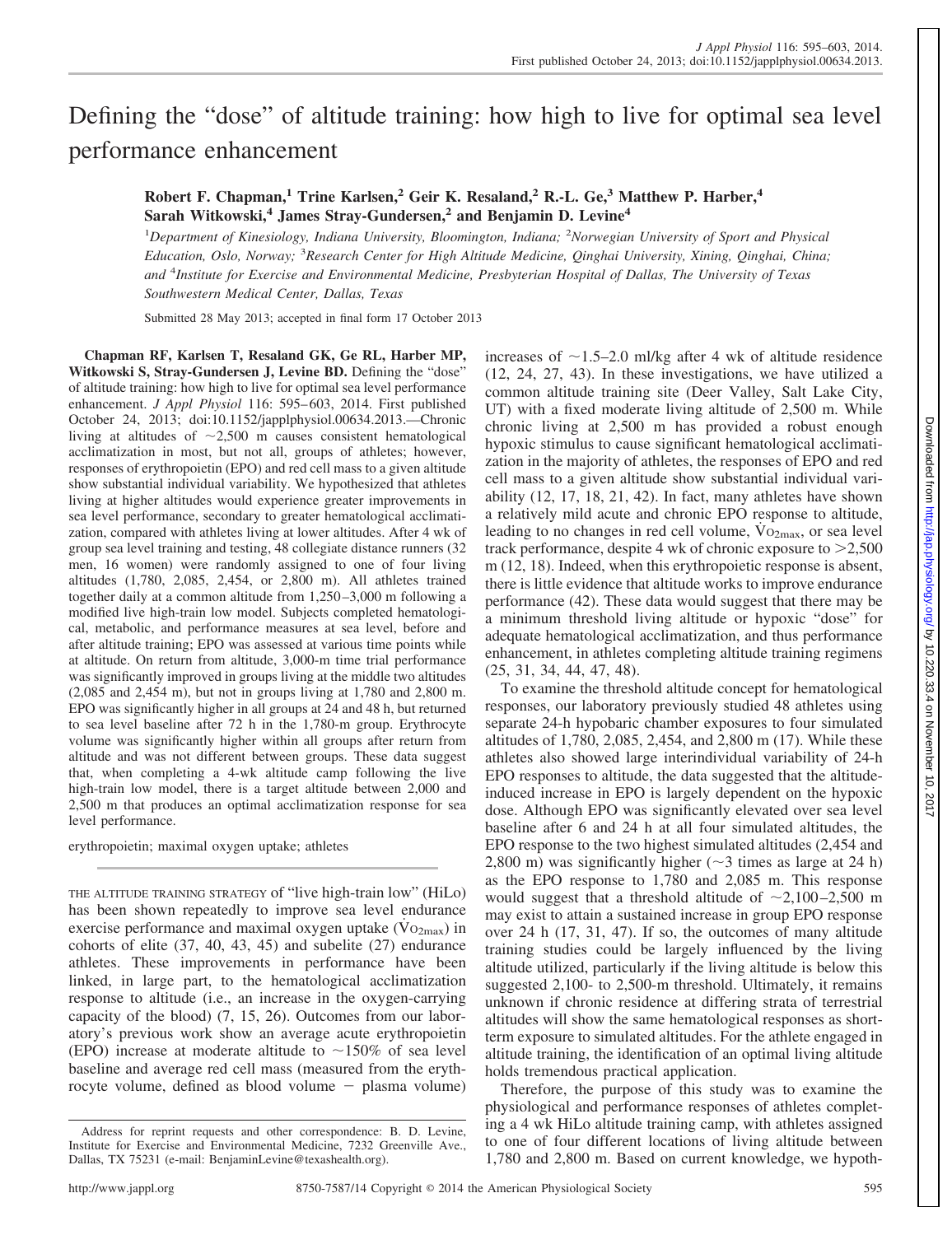esized that groups living at relatively higher altitude would demonstrate greater improvements in sea level performance measures, secondary to greater hematological acclimatization.

## **MATERIALS AND METHODS**

## *Subjects*

Forty-eight collegiate track and cross country runners (32 men and 16 women,  $21 \pm 2$  yr,  $64.0 \pm 8.4$  kg,  $174 \pm 9$  cm) volunteered to participate in the study and gave their informed consent after receiving information of the study protocol. Data from this cohort on responses to acute hypobaric hypoxia (16, 17) and submaximal exercise (28) have been published elsewhere. Exclusion criteria included altitude residence  $(>1,500 \text{ m})$  longer than 7 days in the previous 10 mo, permanent altitude residence of  $>$ 3 mo during their lifetimes, or injury or illness that impaired normal training and racing before the study. All subjects gave written, informed consent to a protocol approved by the Institutional Review Board of the University of Texas Southwestern Medical Center at Dallas and Presbyterian Hospital of Dallas.

#### *Study Protocol*

The study protocol was a modified version of previous protocols developed by the authors (27, 43). In the first phase of the study, 4 wk of supervised sea level training in Dallas, Texas were performed, during which exercise testing, simulated altitude exposure, blood testing, and iron maintenance or replacement therapy were initiated. In the second phase of the study, subjects were transported by airplane to Salt Lake City, Utah. Subjects were randomly assigned to one of four groups, and each group of subjects was transported by car to different locations at different altitudes in the Wasatch mountain area for a 28-day altitude training camp. In the third phase of the study, subjects returned by airplane to Dallas for 3 wk of sea level follow-up testing. The study protocol is displayed in Fig. 1. While in Dallas, all subjects were housed in the same corporate apartment housing complex. In Utah, subjects in each altitude group were housed in comparable vacation condominiums, typical of a ski resort area. Subjects slept one or two to a bedroom. Although food intake was not controlled, weekly grocery shopping trips were supervised by research staffers to ensure healthy food choices were purchased.



Fig. 1. Study timeline. Subjects completed 4 wk of sea level (SL) training, followed by 4 wk of HiHiLo altitude training (i.e., moderate altitude living, moderate altitude low-intensity base training, and high-intensity training at low altitude) (with groups assigned to different living altitudes), and 2 wk of postaltitude training at SL. Testing was completed at various time points throughout the experiment (see MATERIALS AND METHODS). EPO, erythropoietin.

#### *Altitude Training Camp*

Subjects were matched by sex, training history,  $\dot{V}$ O<sub>2max</sub>, and 3-km time in groups of four and then assigned in a balanced randomization to housing at four different altitudes in the Wasatch Mountain region near Salt Lake City. Four women and eight men were randomly assigned to each of the four altitudes, with slight adjustments in group assignments made before departure for altitude so that the mean 24-h EPO response to a simulated altitude of 2,454 m was similar between groups (see below under *Assessments: Decompression chamber exposure*). Subjects lived at Heber City (1,780 m), Park City (2,085 m), Deer Valley (2,454 m), or Guardsman's Pass (2,800 m). During the training camp, subjects were requested to spend the majority of time at their living altitude and were supervised by a staff member to ensure compliance. With some exceptions, subjects gathered daily for supervised training at the same altitude and location (between 1,250 and 3,000 m), regardless of the subjects' assigned living altitude. This effectively standardized the training altitude across all subjects for each day of the altitude exposure. Training followed the "HiHiLo" model of HiLo altitude training (i.e., moderate altitude living, moderate altitude low-intensity base training, and high-intensity training at low altitude) (43). Low intensity and moderate "base" training took place at moderate altitudes (1,780 –3,000 m), while higher intensity runs and aerobic interval training sessions were performed at the lowest possible altitude in Salt Lake City (1,250 m). All subjects received daily liquid iron supplementation (Feo-Sol, 9 mg elemental iron/ml) during both the 4-wk sea level and 4-wk altitude training camps, in doses based on prealtitude plasma ferritin concentration (5– 45 ml/day). In testing the week before altitude exposure, all men had serum ferritin levels  $>$  30 ng/ml, and all women were  $>$  20 ng/ml.

#### *Assessments*

*Treadmill assessment*. Submaximal oxygen uptake (Vo<sub>2</sub>) and  $\rm\dot{Vo}_{2max}$  were tested at sea level (Dallas, Texas) at four time points throughout the study, with the submaximal data published previously (28). *Test 1* was performed on initial athlete arrival for the study, *test 2* after 4 wk of sea level training in Dallas, *test 3* within the first 48 h after returning from altitude to Dallas, and *test 4* occurring 2 wk after returning to sea level. In the submaximal protocol, after a 15-min warm-up on the treadmill, subjects ran at a constant velocity of 14.4 km/h  $(9 \text{ mph})$ . Metabolic variables [minute ventilation (V $E$ ),  $\mathrm{Vo}_2$ , heart rate] were recorded from the 4th min of this exercise bout. For the maximal exercise protocol, subjects ran to volitional exhaustion following a modified Astrand/Saltin protocol (4). Subjects ran at a constant velocity of 14.4 km/h (9 mph) for men and 12.8 km/h (8 mph) for women at a 0% grade for 2 min, with the grade increasing  $2\%$  every 2 min until exhaustion. Vo<sub>2</sub> was measured via the Douglas bag method, with fractional gas concentrations determined by mass spectroscopy (Marquette MGA 1100, Milwaukee, WI) and ventilatory volumes by a dry gas meter (Collins, Boston, MA). Maximal heart rate was measured from telemetry (Polar, Finland).

*Performance.* Sea level performance was assessed by 3,000-m time trial races on a 400-m track in Dallas, Texas. Two time trial races were performed before, and two time trial races were performed after, the altitude training camp, each within  $1-2$  days of the  $\rm V_{O2max}$  test. The time trial races were held between 0700 and 0800 in the morning and were run in separate women's and men's heats. Subjects were instructed to achieve the best time possible in each race. Experienced pace setters (athletes not involved in the study) were utilized to set a fast, competitive pace for the first 1,600 m of the 3,000-m race to ensure physiological rather than tactical performance. The pace setter or "rabbit" ran the same preselected race pace in all time trials. Time was recorded for each athlete to the nearest 0.1 s.

*Hematology assessment.* Plasma volume, blood volume, and erythrocyte volume (blood volume - plasma volume) were measured once at sea level before the altitude training camp and twice after the altitude training camp. Plasma volume was measured by using the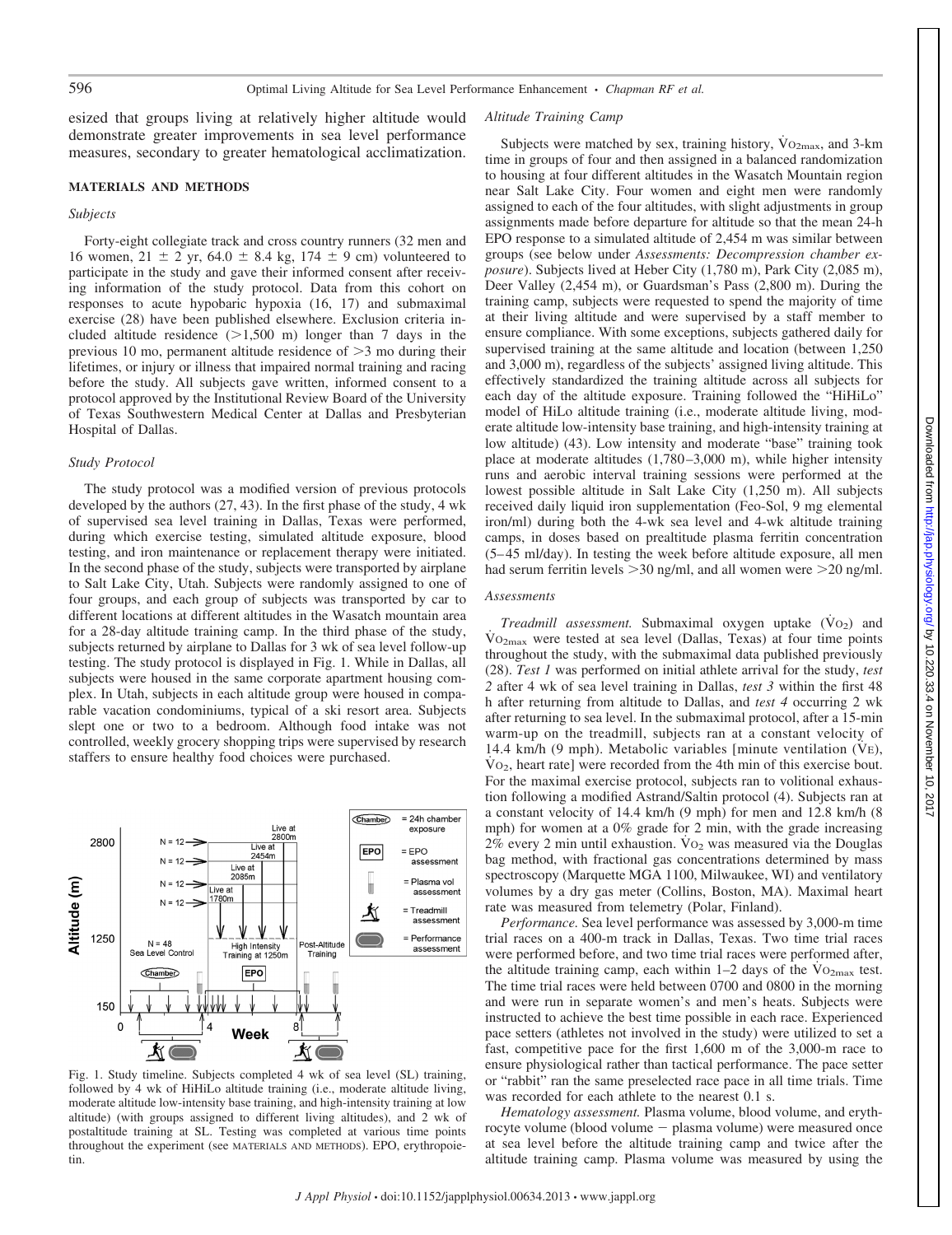Evans blue dye indicator-dilution technique (32). Subjects rested quietly for at least 30 min in the supine position, a known quantity of Evans blue dye was injected through a catheter placed in a peripheral vein, and venous blood was drawn at 10, 20, and 30 min after injection for the measurements of absorbance at 620 and 740 nm via spectrophotometry (model DU 600 Beckman, Brea, CA). Hematocrit was measured via microcentrifuge, and blood volume was estimated by dividing plasma volume by 1 minus hematocrit, using appropriate corrections for trapped plasma and peripheral sampling (14). Total red cell volume was defined as blood volume minus plasma volume. This method has been compared recently in a different group of athletes against the carbon monoxide rebreathing technique with excellent agreement for the assessment of blood compartment volumes  $(r^2 =$ 0.85; 3% difference between methods) (20).

*Decompression chamber exposure.* The protocol and the outcomes from the same subject sample utilized in this study have been published previously (17). Briefly, each week for a total of 4 wk before departure to altitude, subjects spent 24 h in a decompression chamber at simulated altitudes of 1,780, 2,085, 2,454, and 2,800 m in a pseudo-random order (the last simulated altitude for all subjects was fixed a priori at 1,780 m to minimize the effect of the chamber exposures on subsequent experiments conducted in the field). The simulated altitudes were chosen to match the terrestrial altitudes utilized in the study. Subjects were blinded to all simulated altitudes, and, when decompression was started, the chamber operator would briefly "bounce" the simulated altitude over a wide range before settling at the treatment altitude. For comfort, only 12 athletes were in the chamber during any 24-h exposure. The temperature ( $25 \pm 0.5^{\circ}$ C), humidity (28  $\pm$  1%), and CO<sub>2</sub> concentration (0.07  $\pm$  0.02%) in the chamber was carefully controlled.

*EPO concentration.* During the chamber exposure, EPO concentration was measured at sea level (before decompression) and after 6 and 24 h at each simulated altitude in the decompression chamber. During the altitude camp, EPO concentration was measured at 24, 48, and 72 h, and 1, 2, and 3 wk of altitude exposure, as well as the day following return to sea level in Dallas, Texas. For logistical reasons, in one-half of the subjects, EPO was measured in plasma by radioimmunoassay (Ramco, Houston, TX), and in the other one-half, it was determined in serum with an enzyme-linked immunosorbent assay kit (Human EPO Quantikine IVD, catalog no. DEP00, R&D Systems). Comparison of the two methods and adjustments made are reported elsewhere (17).

*Training quantification and standardization.* Subjects kept daily training logs, which included training volume (recorded in units of miles run per day) and the number of "high-intensity" workout sessions (e.g., interval training or tempo runs performed at a pace, subjectively determined by the athlete, as being faster than lactate threshold pace). Before the study, each athlete and his or her coach was given a global training template, previously used by the researchers in altitude training studies (27, 43), to design his or her individual training plan. This template has previously been successful in matching training impulse across multiple groups living and/or training at different altitudes. Athletes were asked to complete common workouts (e.g., interval sessions, long runs, tempo efforts) together on the same day of the week, so that an overall group training milieu could be established.

*Oxygenation during sleep.* Arterial oxyhemoglobin saturation  $(Sa<sub>O<sub>2</sub></sub>)$  during sleep was determined by pulse oximetry (Ohmeda 3700, Louisville, CO). Measures were taken between 0400 and 0600 on the mornings, corresponding to 24-, 48-, and 72-h, and 1-, 2-, and 3-wk time points after arrival at altitude. These measures were utilized to document the desaturation differences between groups in relation to EPO production, as well as a potential marker affecting the quality of sleep and recovery.

# *Statistical Analysis*

Data were analyzed using IBM SPSS version 20 statistical software. All data values are reported as means  $\pm$  SD, except where noted. A Shapiro-Wilk test was utilized, and all dependent variables were determined to be normally distributed. Therefore, parametric statistics was used in all further analyses. Two-way split plot repeatedmeasures ANOVA with a priori tests of simple main effects (and Fisher's least significant difference post hoc analysis) were used to determine differences in dependent measures at different time points within altitude groups. The same procedure was also used to determine differences in dependent measures between altitude groups at the same time point. One-way ANOVAs were used to determine differences in baseline subject characteristics between altitude groups. The  $\alpha$ -level for significance was set at  $P < 0.05$ .

# **RESULTS**

#### *Subjects*

A total of 45 athletes (29 men and 16 women) successfully completed the full protocol. One athlete dropped out before travel to altitude for personal reasons, one was in a car accident in Utah and was unable to complete the altitude exposure, and one became ill and was unable to complete the postaltitude testing (all men; two from the 1,780-m group and one from the 2,085-m group). Subject characteristics are displayed in Table 1. No differences in physical characteristics,  $\rm{Vo_{2max}}$ , ferritin stores, or change in EPO concentration after 24 h of chamber exposure to a simulated altitude of 2,454 m were detected between the different living altitude groups at inclusion in the study.

# *Training*

Training volume during the altitude training camp was not different between the four altitude living groups, and neither was the number of self-classified high-intensity workouts. The total volume of miles (1.609 km) run per person was  $227 \pm 48$ ,  $219 \pm 57$ ,  $215 \pm 54$ , and  $221 \pm 56$  mi. in the athletes living at 1,780, 2,085, 2,454, and 2,800 m, respectively. The number

Table 1. *Subject characteristics*

|                                                               | Living Altitude       |                 |                 |                       |  |  |
|---------------------------------------------------------------|-----------------------|-----------------|-----------------|-----------------------|--|--|
|                                                               | $1,780 \; \mathrm{m}$ | $2,085$ m       | 2,545 m         | $2,800 \; \mathrm{m}$ |  |  |
| Men/women, no. of subjects                                    | 6/4                   | 7/4             | 8/4             | 8/4                   |  |  |
| Age, yr                                                       | $21.4 \pm 3.1$        | $20.1 \pm 1.5$  | $20.7 \pm 1.6$  | $21.2 \pm 2.2$        |  |  |
| Height, cm                                                    | $175.5 \pm 10.1$      | $174.7 \pm 7.9$ | $171.8 \pm 8.6$ | $175.3 \pm 10.2$      |  |  |
| Mass, kg                                                      | $64.7 \pm 9.3$        | $64.2 \pm 8.4$  | $62.6 \pm 8.0$  | $64.3 \pm 9.2$        |  |  |
| $\mathrm{Vo_{2max}}$ , ml·kg <sup>-1</sup> ·min <sup>-1</sup> | $63.9 \pm 4.8$        | $61.9 \pm 6.7$  | $61.3 \pm 7.2$  | $62.0 \pm 7.1$        |  |  |
| Serum ferritin, ng/ml                                         | $33 \pm 15$           | $27 \pm 7$      | $34 \pm 15$     | $39 \pm 17$           |  |  |
| $\Delta EPO$ after 24-h chamber exposure at 2,454 m, %        | $110 \pm 73$          | $116 \pm 74$    | $106 \pm 88$    | $103 \pm 91$          |  |  |

Values are means  $\pm$  SD. V $O_{2\text{max}}$ , maximal oxygen uptake; EPO, serum erythropoietin concentration;  $\Delta$ , change.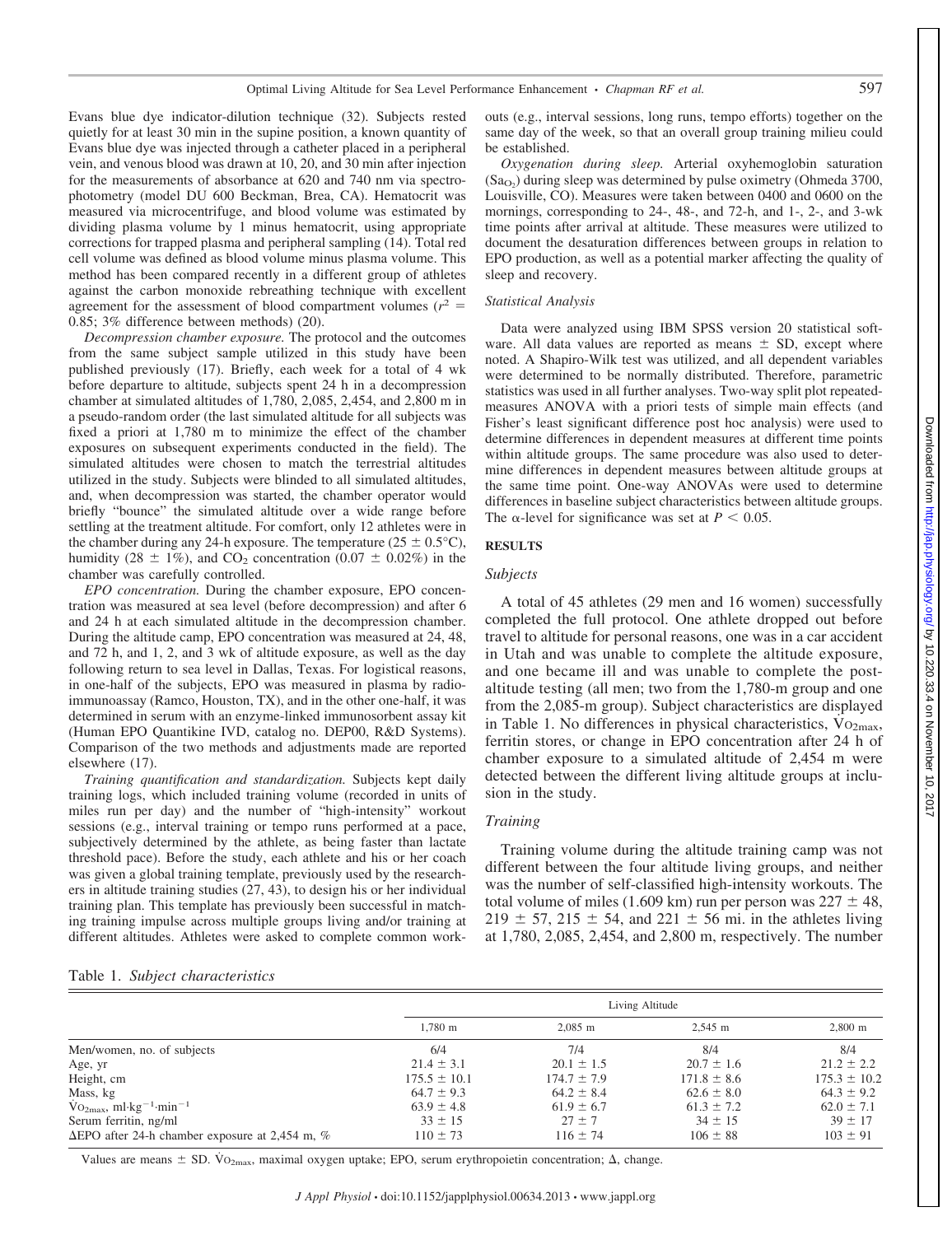Fig. 2. *Left*: percent change  $(\Delta)$  in 3,000-m time trial performance at SL from prealtitude to immediate postaltitude (open bars) and 2-wk postaltitude (shaded bars). Note that a positive change indicates an improvement in performance. Values are means  $\pm$  SE. \*Significant improvement from prealtitude. *Right*: percent change in maximal oxygen uptake (V<sub>O2max</sub>; l/min) at SL from prealtitude to immediate postaltitude (open bars) and 2-wk postaltitude (shaded bars). Values are mean SE. \*Significant increase from prealtitude.



of athlete reported high intensity workouts per week was  $3.8 \pm$ 1.5, 3.8  $\pm$  0.8, 3.1  $\pm$  1.1, and 3.9  $\pm$  1.5 workouts in the athletes living at 1,780, 2,085, 2,454, and 2,800 m, respectively.

# *Primary Outcome Variable: 3,000-m Time Trial Performance*

Sea level 3,000-m time trial performance significantly improved after altitude training in athletes living at 2,085 and 2,454 m at both the immediate and 2 wk postaltitude time points (Fig. 2, *left*). There was no significant change in sea level 3,000-m performance at either postaltitude time point in groups living at the highest and lowest altitudes.

# *Metabolic Variables*

Metabolic data during maximal exercise are displayed in Table 2.  $Vo_{2max}$ , when expressed as liters per minute, improved significantly from before to after altitude training in groups living at 2,085, 2,454, and 2,800 m, with no change in the group living at 1,780 m (Fig. 2, *right*). At the 2-wk time point after return from altitude, absolute  $Vo_{2max}$  was significantly higher than prealtitude in all groups. Relative  $\rm Vo_{2max}$ responses (expressed as  $ml \cdot kg^{-1} \cdot min^{-1}$ ) differed slightly, due to variations in mass changes between groups (Table 2). While

Table 2. *Metabolic variables*

|                                                               | Immediate        |                  |                                   |                   |
|---------------------------------------------------------------|------------------|------------------|-----------------------------------|-------------------|
|                                                               | $\boldsymbol{n}$ | Prealtitude      | Postaltitude                      | 2 wk Postaltitude |
| $\mathrm{Vo_{2max}}$ , ml·kg <sup>-1</sup> ·min <sup>-1</sup> |                  |                  |                                   |                   |
| 1,780 m                                                       | 10               | $63.9 \pm 4.8$   | $64.0 \pm 5.8$                    | $64.8 \pm 6.2$    |
| $2,085$ m                                                     | 11               | $61.9 \pm 6.7$   | $63.0 \pm 5.6^*$                  | $63.9 \pm 5.7*$   |
| 2,454 m                                                       | 12               | $61.3 \pm 7.2$   | $63.3 \pm 7.8^*$                  | $64.6 \pm 7.5*$   |
| $2,800 \; \mathrm{m}$                                         | 12               | $62.0 \pm 7.1$   | $62.5 \pm 7.2$                    | $63.8 \pm 7.3*$   |
| $V_{\text{Emax}}$ , $1/\text{min}$ BTPS                       |                  |                  |                                   |                   |
| $1.780 \; \mathrm{m}$                                         | 10               |                  | $137.1 \pm 17.0$ $139.5 \pm 20.2$ | $140.7 \pm 22.6$  |
| $2,085$ m                                                     | 11               | $138.9 \pm 22.1$ | $141.6 \pm 21.4$                  | $143.2 \pm 21.5$  |
| 2,454 m                                                       | 12               | $139.3 \pm 25.2$ | $140.8 \pm 27.7$                  | $1444 + 225$      |
| $2,800 \; \mathrm{m}$                                         | 12               | $147.7 \pm 28.4$ | $151.0 \pm 28.8$                  | $152.3 \pm 27.9$  |
| $HR_{max}$ , beats/min                                        |                  |                  |                                   |                   |
| 1,780 m                                                       | 10               | $196 \pm 10$     | $194 \pm 11$                      | $196 \pm 9$       |
| $2,085$ m                                                     | 11               | $194 \pm 9$      | $192 \pm 9$                       | $193 \pm 9$       |
| 2,454 m                                                       | 12               | $197 \pm 9$      | $197 \pm 9$                       | $195 \pm 10$      |
| $2,800 \; \mathrm{m}$                                         | 12               | $192 \pm 10$     | $191 \pm 10$                      | $191 \pm 10$      |

Values are means  $\pm$  SD; *n*, no. of subjects. V<sub>Emax</sub>, minute ventilation at maximal exercise; HR<sub>max</sub>, maximal heart rate. \*Significantly different from prealtitude.

there was no significant change in mass from pre- to postaltitude in the 1,780-, 2,086, and 2,454-m groups, mass did increase by 0.8 kg ( $P = 0.045$ ) in the 2,800-m group. Maximal ventilation and maximal heart rate were not different before and after altitude training at any time point in all groups. Individual pre- and postaltitude  $Vo_{2max}$  values and 3,000-m race times for each altitude group are displayed in Fig. 3.

During submaximal exercise, steady-state  $Vo<sub>2</sub>$  was not different before and after altitude training at any time point in all groups. However, VE during submaximal exercise was lower or trended lower immediately postaltitude in the 1,780-m (*P* 0.05) and 2,085-m groups ( $P = 0.077$ ) and higher postexercise in the 2,454-m group (Fig. 4). Heart rate during submaximal exercise was significantly lower immediately postexercise in the 1,780- and 2,085-m groups. However, at the 2-wk postaltitude time point, heart rate during submaximal exercise was significantly lower in the 1,780-, 2,085-, and 2,454-m groups, but remained unchanged in the 2,800-m group.

# *Oxygenation During Sleep*

Sa<sub>O</sub>, values obtained during sleep over the course of the altitude camp are displayed in Fig. 5. Subjects displayed a consistent difference in  $Sa<sub>O2</sub>$  across most time points between the two lowest and two highest altitude groups.

#### *EPO Response*

EPO concentrations at various altitude time points are displayed in Fig. 6. EPO significantly increased from sea level baseline to 24 h after arriving at altitude in all four altitude groups and remained significantly elevated over baseline after 48 h. At the 72-h time point at altitude, EPO was still significantly elevated in the three highest altitude groups; the 1,780-m cohort had an EPO concentration that had returned to sea level baseline (99.8  $\pm$ 15.8% of sea level baseline). After 72 h of altitude exposure, EPO was significantly higher in the group living at 2,800 m compared with the group living at 1,780 m. Beginning with the 1-wk through the 3-wk at altitude time points, no differences were found between altitude and baseline EPO levels in any group. However, on return to sea level (postaltitude), EPO levels were significantly lower than prealtitude baseline values in all four altitude groups. Between groups on return to sea level, EPO was significantly lower in the 2,085- and 2,800-m cohorts than both the 1,780- and 2,464-m groups.

Figure 7 displays the EPO responses after 24 h in the hypobaric chamber vs. the same altitude in the field. While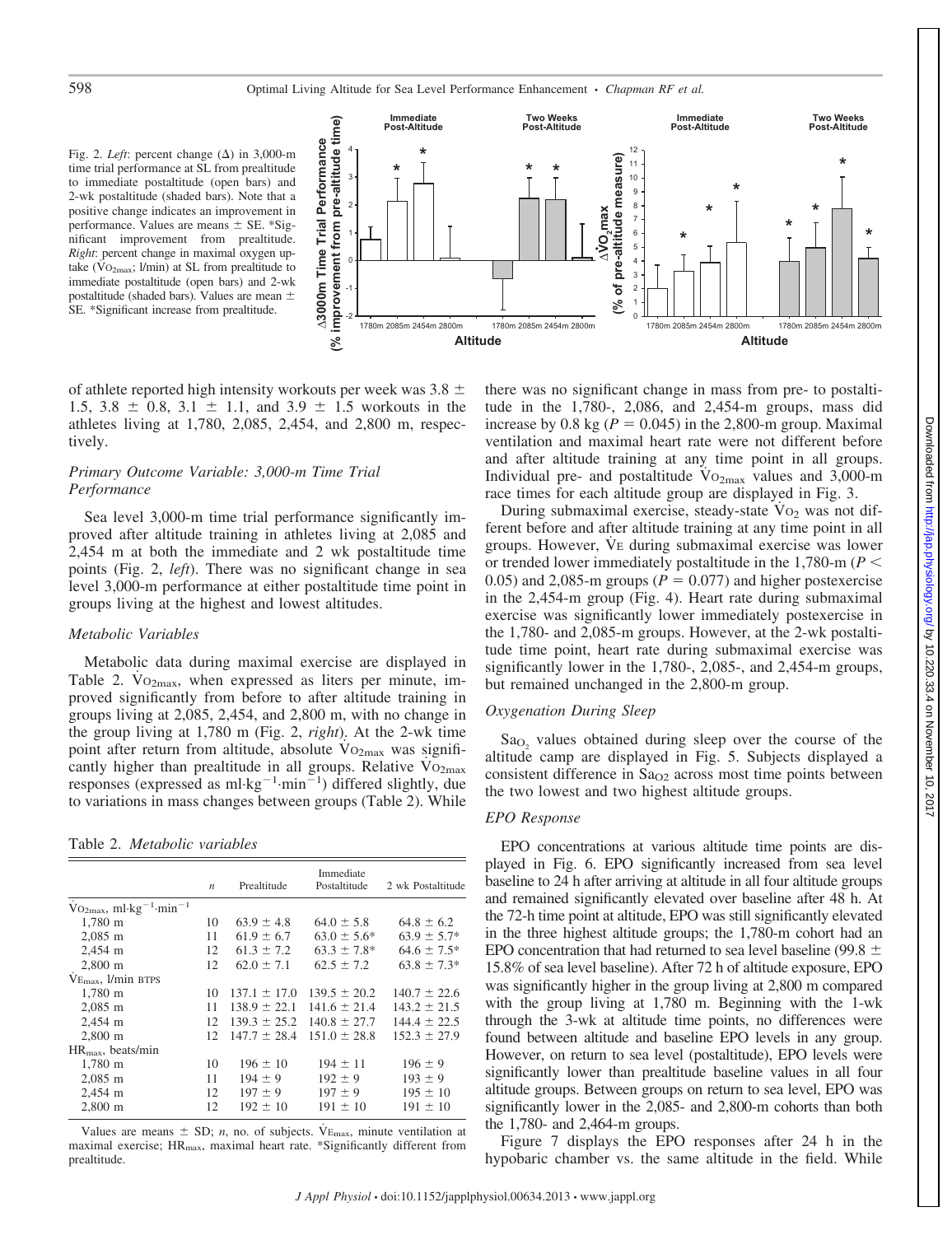

Fig. 3.  $\text{Vo}_{2\text{max}}$  (*top*) and 3,000-m time trial performance (*bottom*). Values are from measures completed at SL and pre- and postaltitude training. Connected data points are paired individual values for each subject. Single data points with error bars represent mean  $\pm$  SD for each condition within each altitude group. \*Significantly different from prealtitude.

there was no difference in the mean EPO response between the chamber and the field within each group, the responses to the same altitude (real or simulated) showed substantial individual variability within and across subjects.

# *Hematological Response*

Erythrocyte volume, whether expressed in absolute (liters) or relative (ml/kg) terms, was significantly increased pre- to immediately postaltitude in all four altitude groups (Fig. 8). However, by the 2-wk postaltitude time point, erythrocyte volume was not significantly different from prealtitude levels in any altitude group. There were no differences in erythrocyte volume between altitude groups at any time point. No differences were observed in blood volume or plasma volume (in either absolute or relative terms) between groups at any time



point. Similarly, plasma volume was not different at any time point within any of the four altitude groups.

### **DISCUSSION**

The primary finding of this investigation is that improvements in sea level endurance performance and  $Vo_{2max}$  after a 4-wk HiLo altitude training camp are influenced by the living altitude utilized. Whether immediately upon return or 2 wk after return to sea level, athlete groups who lived at the middle of our altitude range (2,085 and 2,454 m) significantly improved mean sea level 3-km time trial performance  $(\sim 2-3\%)$ , while athlete groups living on the low and high ends of our altitude range (1,780 and 2,800 m) demonstrated no changes in sea level 3-km performance. These performance changes occurred despite equivalent increases in red cell mass within all

> Fig. 4. Percent change in minute ventilation  $(VE; left)$  and percent change in heart rate (HR; *right*) during submaximal steady-state exercise at 14.4 km/h (9 mph) at SL from prealtitude to immediate postaltitude (open bars) and 2-wk postaltitude (shaded bars). Note that a positive change indicates an improvement in performance. Values are means  $\pm$  SE. \*Significant increase from prealtitude.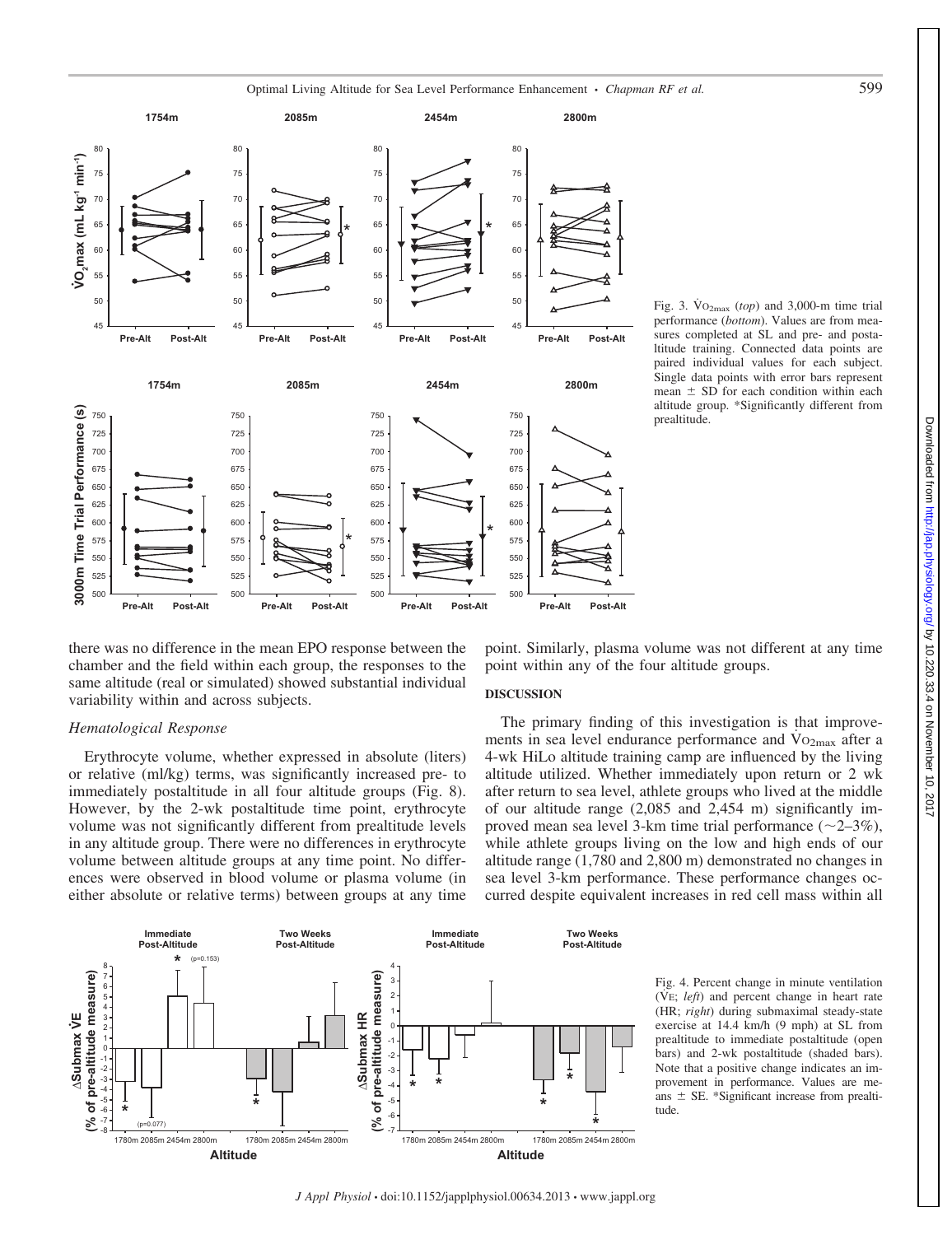

Fig. 5. Arterial oxyhemoglobin saturation  $(Sa<sub>O2</sub>)$  measured during sleep. Values are means  $\pm$  SE. Letters indicate significant differences at the same time point at the  $P < 0.05$  level: <sup>a</sup> 1,780 m different from 2,454 m; <sup>b</sup> 1,780 m different from 2,800 m;  $\degree$  2,085 m different from 2,454 m;  $\degree$  2,085 m different from 2,800 m.

four altitude groups, suggesting that altitude-induced erythropoiesis may be necessary, but is not sufficient by itself to improve sea level performance. The data suggest that, when completing an altitude camp utilizing a 4-wk HiLo training model, there is a target living altitude between (and perhaps around) 2,000 to 2,500 m that produces an optimal acclimatization response for sea level performance.

# *Is There a Threshold Altitude for Optimal Performance Enhancement?*

The lowest living altitude of 1,760 m appears to be suboptimal for improving sea level performance. The rate of EPO formation in response to acute hypoxic exposure has been demonstrated to be proportional to the level of hypoxic stress (13), which matches previously published hypobaric chamber exposure data utilizing our athlete cohort (17). In that study, the 24-h EPO response to a simulated altitude of 1,780 m was approximately one-third the size of the response to simulated altitudes of 2,454 and 2,800 m. Extending this finding to chronic altitude exposure in the field, we hypothesized that the higher an athlete lived during an altitude training camp, the greater the acute and chronic EPO response would be. Consistent with this hypothesis,  $Sa<sub>O2</sub>$  measured during sleep in the field was reliably lower in the two highest living groups compared with the two lowest altitude groups across the 4 wk altitude camp (Fig. 5). Although all four altitude groups significantly increased EPO over sea level baseline at the 24-h time point, EPO levels in the 1,780-m group had returned to sea level baseline in just 72 h, while it remained elevated in the higher altitude groups (Fig. 6). To quantify another way, over the first 72 h at altitude, the area under the curve for EPO relative to sea level baseline (assuming linear changes in EPO between the 24-, 48-, and 72-h time points) was 33, 36, and 44% less for the 1,780-m group relative to the 2,085-, 2,454-, and 2,800-m groups, respectively. This outcome would suggest that the 1,780-m group had less erythropoietic stimulus to increase red cell mass than the higher altitude groups.

However, in contrast to our hypothesis, measures of changes in red cell mass after 4 wk of HiLo altitude training were  $\sim$ 6% higher in all four altitude groups after return to sea level. We

speculate (but cannot prove) that the amount of time spent training at moderate altitude in these athletes may have been enough of a supplemental hypoxic stimulus to augment the effect of the background altitude environment. Indeed, Robertson and colleagues (38) suggested that living high in conjunction with training both high and low was a particularly potent combination for increases in Hb mass, although their comparison group was only athletes living low and training high, not living high and training low. Thus the overall EPO profile within our cohort of athletes living  $>2,000$  m was essentially indistinguishable, at least as determined from a single measure taken early in the morning. It also may be that EPO has benefits on performance, independent of its effects on erythropoiesis, such as improved cardiac and endothelial function (8), although such benefits have been difficult to isolate (28, 35). From a methodological standpoint, a lack of differences in red cell mass between altitude groups, despite EPO differences, may simply be a function of a lack of sensitivity of the Evans blue dye method for determining plasma volume (see *Limitations* below). Regardless of these speculations, these observations provide further evidence that the performance enhancement from an altitude training camp is not a linear function of the augmentation in red cell mass, which appears to be necessary, but not sufficient, for performance enhancement after HiLo altitude training.

# *Is There a Ceiling Altitude for Optimal Performance Enhancement?*

While our initial hypothesis presumed changes in performance and  $Vo_{2max}$  after 4 wk of HiLo training would be primarily dependent on the increasing magnitude of hematological acclimatization as living altitude increased, we failed to see an improvement in relative  $\rm{Vo_{2max}}$  (with initial return to sea level) or performance in the 2,800-m group. The increases in acute and chronic EPO, as well as red cell mass, were of the same or greater magnitude in the highest altitude group as in the middle-altitude groups (2,085 and 2,454 m), who displayed improved performance, suggesting hematological factors are not the cause. The most likely explanation for the lack of



Fig. 6. EPO concentration ([EPO]), expressed as a percentage of SL, prealtitude baseline, at various time points. Values are means  $\pm$  SE. \*Significantly different from prealtitude baseline in all four altitude groups. #Significantly different from prealtitude baseline in the 2,085-m, 2,454-m, and 2,800-m groups only. Significantly different from prealtitude baseline in the 2,085-m and 2,800-m groups only.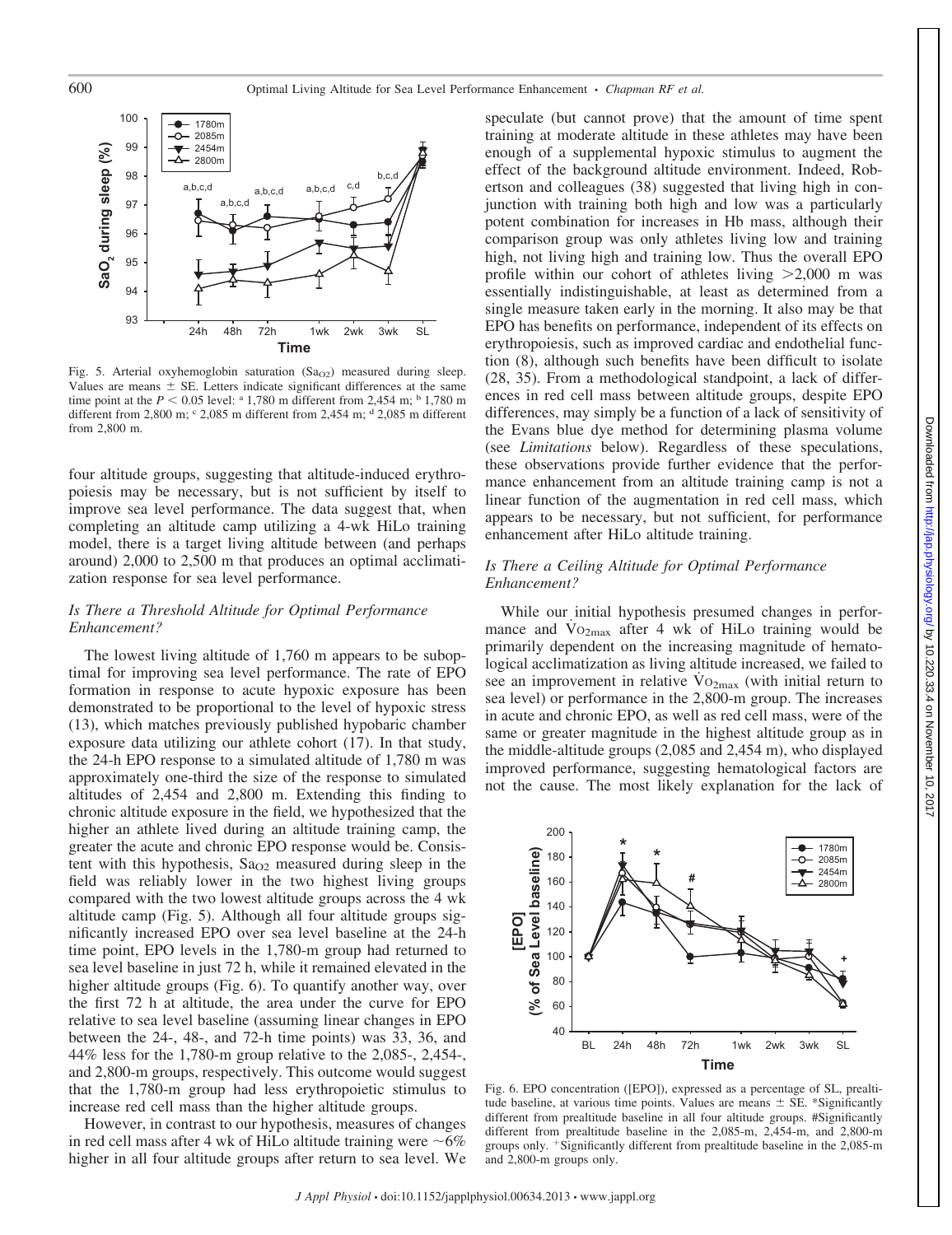

Fig. 7. [EPO], expressed as a percentage of SL, prealtitude baseline, after 24 h in a hypobaric chamber vs. the same altitude in the field. Connected data points are paired individual values for each subject. Single data points with error bars represent mean  $\pm$  SD for each condition within each altitude group.

performance improvement immediately on return to sea level in the 2,800-m group is an accumulated influence of negative acclimatization factors related to living at this highest altitude. Some potential factors include (but are not limited to) increased incidence of sleep apnea and other disturbances in sleep quality/quantity or an increased incidence of mild acute mountain sickness, both of which begin to display at threshold altitudes below 2,800 m (5, 46). If so, the overall training response (i.e., both the training stimulus and recovery from training) could have been substantially poorer in the 2,800-m group vs. the lower altitude groups. We do not have direct data on the incidence of either impaired sleep or acute mountain sickness in our subjects, which, if present, likely did not carry across all 4 wk of altitude residence. However,  $Sa<sub>O2</sub>$  during sleep was consistently lowest in the 2,800-m group at all time points throughout the study (Fig. 5).

Additionally, our data do suggest that negative effects associated with increased ventilatory acclimatization at the highest living altitude may be a contributing factor to the lack of performance improvement in the 2,800-m group. With chronic residence at altitude, ventilatory acclimatization causes a progressive, time-dependent increase in ventilation, both at rest and at all exercise workloads (6). Generally, this increase in ventilation is viewed as a positive adaptive benefit for altitude residence, one that helps to defend alveolar oxygen partial pressure and creates a higher pressure head for diffusion of  $O<sub>2</sub>$ into the arterial blood (41). However, when the athlete ultimately returns to sea level, the gain in the ventilatory response to exercise that developed with acclimatization to altitude often persists as an elevated exercise VE, both at submaximal and maximal workloads (19, 27, 43, 49). Interestingly, during submaximal steady-state running in our subjects at 14.5 km/h (9 mph), VE was (or trended)  $3-4\%$  lower in the two lowest altitude groups immediately upon return to sea level, whereas V $E$  was (or trended)  $4-5\%$  higher in the two highest altitude groups (Fig. 4). Submaximal steady-state HR followed a similar pattern, with significant declines  $(\sim 2\%)$  at the lowest two altitudes immediately after return to sea level, and no change in the two highest altitude groups. We believe these longitudinal differences in the response to constant pace submaximal exercise is indicative of the balance between ventilatory and HR responses to an increase in aerobic fitness after a 4-wk HiLo training camp and the progressive ventilatory acclimatization that comes from higher living altitudes. Specifically, at the lowest two altitudes, the data suggest that the increase in overall aerobic fitness was greater than the amount of ventilatory acclimatization, whereas, at the higher two altitudes, the opposite was the case.

Augmented ventilatory acclimatization, as measured by greater ventilation during submaximal exercise in the 2,800-m group, may have negatively affected both training during the altitude camp and race performance on return to sea level. As ventilation increases with progressive exercise, the muscular work necessary to ventilate the lungs increases in an exponential manner, even at altitude where air density is slightly reduced. At very high ventilatory volumes, a small increase in VE causes a disproportionate increase in both the work and oxygen cost of breathing (1, 22). Additionally, in many elite endurance athletes, exercise at high work rates results in the achievement of expiratory flow limitation (10, 22). Even impending expiratory flow limitation during exercise causes the athlete to hyperinflate the lung, increasing end-inspiratory and end-expiratory lung volumes (30), a response that causes a substantial increase in the work and cost of breathing (1) and dyspnea (2). As ventilatory feedback cues are the most potent indicator of effort and work output during exercise (33, 39), a heightened ventilatory response to racing at sea level or training while at altitude in the 2,800-m group may have provided a strong enough stimuli for the athletes in that cohort to modulate work output, slowing their racing or training pace. Ultimately, our data would suggest that endurance athletes who live at 2,800 m (or higher) do not demonstrate a group improvement in sea level performance after an altitude camp,



Fig. 8. Percent change in erythrocyte volume at SL from prealtitude to immediate postaltitude (open bars) and 2-wk postaltitude (shaded bars). Values are means  $\pm$  SE. \*Significant increase from prealtitude.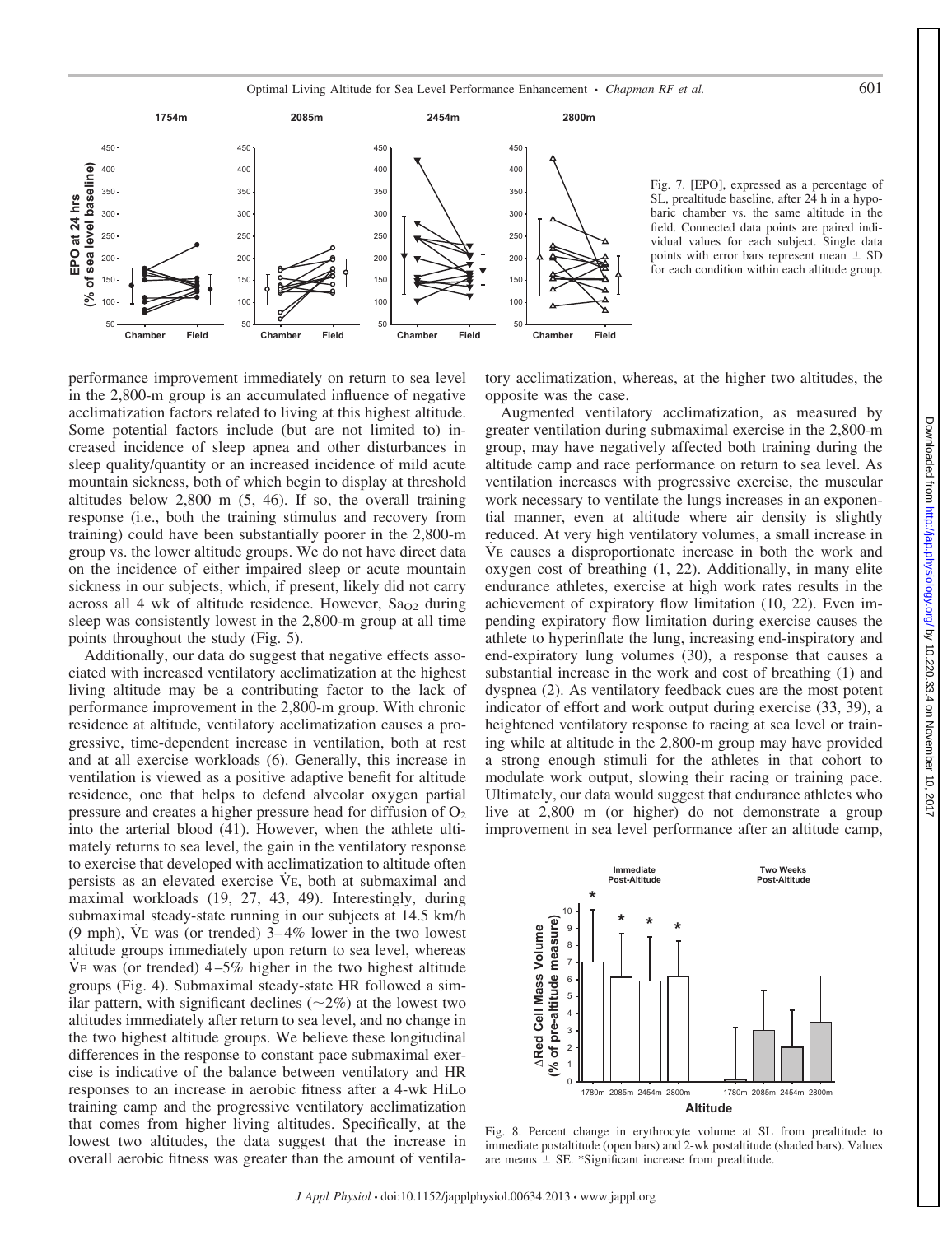which we speculate to be due in part to negative factors associated with acclimatization to this altitude.

# *Limitations*

Despite the use of a number of control procedures to minimize the group training and training camp effects on performance, several methodological and logistical limitations must be considered when evaluating this data. Approximately 300 m separated each living altitude group, and while we felt this stratification would be adequate in separating out acclimatization and subsequent performance responses between groups, it is possible this amount of living altitude difference was not enough to discern clear differences in dependent measures. For example, factors such as alterations in the barometric pressure with weather changes (which, in the mountains, may be quite local, could have altered the actual living environment) may have changed the effective altitude for different groups. Additionally, while part of the living altitude assignments for each subject was based on the 24-h chamber response to 2,454 m (in an attempt to control for the individual EPO response to altitude), it is possible that the EPO response to the various assigned living altitudes in the field are not a linear and equal deviation from the chamber response to 2,454 m across all subjects. Within each altitude cohort, we saw significant individual variability in the 24-h EPO response to the same altitude in the chamber vs. in the field (Fig. 7), which suggests the inherent difficulty [as suggested elsewhere (12)] in trying to predict the EPO response at altitude using a short-term chamber exposure. Similarly, other individual responses to altitude living or training could have influenced the amount of change in performance after the altitude camp. For example, elite athletes who show mild arterial oxyhemoglobin desaturation during heavy exercise at sea level show a disproportionate decline in  $Vo_{2max}$  (9, 23) and race performance (11) at a fixed altitude, which may have affected training while at altitude. However, while training volume and the number of quality workout sessions was not different between groups, the training impulse was not measured and may have, in fact, differed between altitude cohorts. We speculate that the significant differences between groups in pre- to postaltitude 3,000-m performance may be partially the result of differences in training between groups, secondary to differing altitude acclimatization responses to the various altitudes (and not to divergent hematological responses as we originally hypothesized). This would need to be tested directly. Finally, for determining red cell mass, we utilized the Evans blue dye method, which has both support (20) and concerns (3, 35) regarding its precision compared with other methods of red cell or hemoglobin mass determination, such as carbon monoxide rebreathing. While there is likely enough noise and individual variability in the multiple systems and dependent variables measured to preclude elucidation of direct linear mechanistic relationships, from an integrative standpoint, the data do suggest an optimal living altitude for sea level performance.

In conclusion, 4 wk of HiLo altitude training, living at 2,085 and 2,454 m, resulted in significantly improved sea level race performance and  $Vo_{2max}$  in a cohort of trained distance runners. Athletes living at elevations lower (1,780 m) and higher (2,800 m) than those altitudes demonstrated no changes in sea level performance after the altitude camp. These data suggest

that, when completing an altitude training camp, there is an optimal living altitude for producing improvements in sea level performance.

### **ACKNOWLEDGMENTS**

Present address of T. Karlsen: K. G. Jebsen Center of Exercise in Medicine, Department of Circulaltion and Medical Imaging, Norweigan University of Science and Technology, Trondheim, Norway. Present address of G. K. Resaland: Faculty of Teacher Education and Sport, Sogn og Fjordane University, Sogndal, Norway. Present address of M. P. Harber: School of Physical Education, Sport, and Exercise Science, Ball State University, Muncie, IN. Present address of S. Witkowski: Department of Kinesiology, University of Massachusetts, Amherst, MA. Present address of J. Stray-Gundersen: U.S. Ski and Snowboard Association, Park City, UT.

#### **GRANTS**

This study was supported by grants from the US Olympic Committee and USA Track and Field. R.-L. Ge was supported by National Research Support Grant of China no. 012CB518200.

#### **DISCLOSURES**

No conflicts of interest, financial or otherwise, are declared by the author(s).

# **AUTHOR CONTRIBUTIONS**

Author contributions: R.F.C., J.S.-G., and B.D.L. conception and design of research; R.F.C., T.K., G.K.R., R.-L.G., M.P.H., S.W., J.S.-G., and B.D.L. analyzed data; R.F.C., T.K., G.K.R., R.-L.G., M.P.H., S.W., J.S.-G., and B.D.L. interpreted results of experiments; R.F.C., J.S.-G., and B.D.L. prepared figures; R.F.C., J.S.-G., and B.D.L. drafted manuscript; R.F.C., T.K., G.K.R., R.-L.G., M.P.H., S.W., J.S.-G., and B.D.L. edited and revised manuscript; R.F.C., T.K., G.K.R., R.-L.G., M.P.H., S.W., J.S.-G., and B.D.L. approved final version of manuscript; T.K., G.K.R., R.-L.G., M.P.H., S.W., J.S.-G., and B.D.L. performed experiments.

### **REFERENCES**

- 1. **Aaron EA, Seow KC, Johnson BD, Dempsey JA.** Oxygen cost of exercise hyperpnea: implications for performance. *J Appl Physiol* 72: 1818 –1825, 1992.
- 2. **Aliverti A, Iandelli I, Duranti R, Cala SJ, Kayser B, Kelly S, Misuri G, Pedotti A, Scano G, Sliwinski P, Yan S, Macklem PT.** Respiratory muscle dynamics and control during exercise with externally imposed expiratory flow limitation. *J Appl Physiol* 92: 1953–1963, 2002.
- 3. **Ashenden MJ, Gore CJ, Dobson GP, Hahn AG.** "Live high, train low" does not change the total haemoglobin mass of male endurance athletes sleeping at a simulated altitude of 3000 m for 23 nights. *Eur J Appl Physiol Occup Physiol* 80: 479 –484, 1999.
- 4. **Astrand PO, Saltin B.** Maximal oxygen uptake and heart rate in various types of muscular activity. *J Appl Physiol* 16: 977–981, 1961.
- 5. **Bartsch P, Saltin B.** General introduction to altitude adaptation and mountain sickness. *Scand J Med Sci Sports* 18, *Suppl* 1: 1–10, 2008.
- 6. **Bisgard GE, Forster HV.** Ventilatory responses to acute and chronic hypoxia. In: *Handbook of Physiology*. *Environmental Physiology*. Bethesda, MD: Am. Physiol. Soc., 1996, sect. 4, vol. II, chapt. 52, p. 1207–1239.
- 7. **Brugniaux JV, Schmitt L, Robach P, Nicolet G, Fouillot JP, Moutereau S, Lasne F, Pialoux V, Saas P, Chorvot MC, Cornolo J, Olsen NV, Richalet JP.** Eighteen days of "living high, training low" stimulate erythropoiesis and enhance aerobic performance in elite middledistance runners. *J Appl Physiol* 100: 203–211, 2006.
- 8. **Cariou A, Andre S, Claessens YE.** Extra-hematopoietic effects of erythropoietin. *Cardiovasc Hematol Disord Drug Targets* 8: 173–178, 2008.
- 9. **Chapman RF, Emery M, Stager JM.** Degree of arterial desaturation in normoxia influences VO<sub>2max</sub> decline in mild hypoxia. *Med Sci Sports Exerc* 31: 658 –663, 1999.
- 10. **Chapman RF, Emery M, Stager JM.** Extent of expiratory flow limitation influences the increase in maximal exercise ventilation in hypoxia. *Respir Physiol* 113: 65–74, 1998.
- 11. **Chapman RF, Stager JM, Tanner DA, Stray-Gundersen J, Levine BD.** Impairment of 3000-m run time at altitude is influenced by arterial oxyhemoglobin saturation. *Med Sci Sports Exerc* 43: 1649 –1656, 2011.
- 12. **Chapman RF, Stray-Gundersen J, Levine BD.** Individual variation in response to altitude training. *J Appl Physiol* 85: 1448 –1456, 1998.